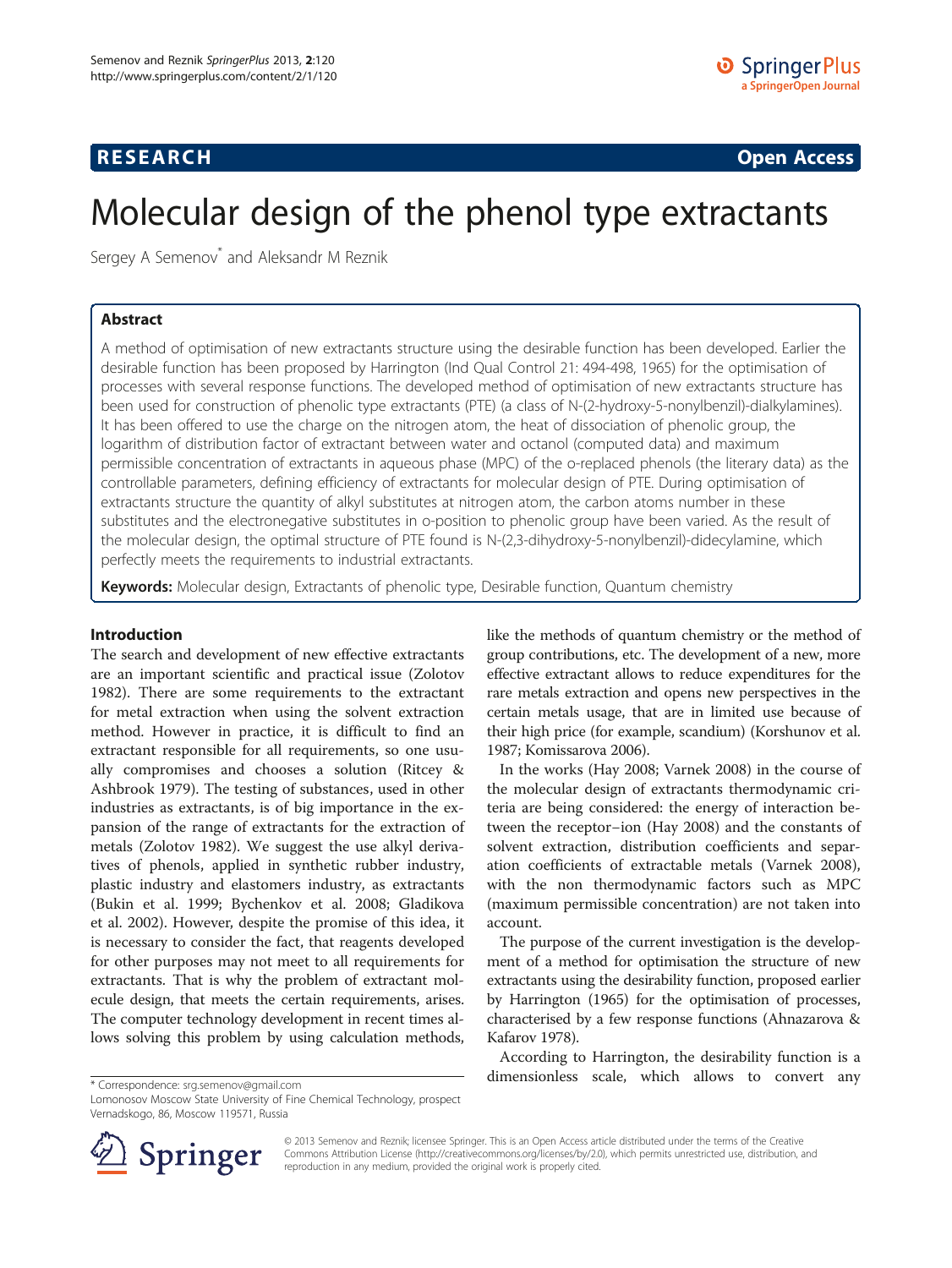<span id="page-1-0"></span>

response so that it is interpreted in the terms of usefulness or desirability for any specific application.

For the unilateral restrictions like  $y \le y_{max}$  or  $y \ge y_{min}$ (y−response function) a suitable form of the transformation  $\gamma$  in d (particular desirability function) is the exponential function:

$$
d = \exp[-\exp(-y')] \tag{1}
$$

where:

$$
y' = b_0 + b_1 y \tag{2}
$$

The coefficients  $b_0$  and  $b_1$  will be determined, if for the two values of given property  $y$  one sets the corresponding values of the desirability  $d$ , preferably in the range  $0.2 < d < 0.8$ .

Having a few responses, converted into  $d$  scale, it is possible to combine the generalised desirability

Table 1 The values of  $q$  and logP for NBAA extractants at varying lengths of two hydrocarbon radicals

| <b>Extractant</b>      | q        | logP  |
|------------------------|----------|-------|
| $NBAA-00$ , $n = 0$    | $-0.093$ | 5.11  |
| $NBAA-11, n = 1$       | $-0.403$ | 5.99  |
| $NBAA-22, n=2$         | $-0.449$ | 7.05  |
| $NBAA-33, n = 3$       | $-0.443$ | 8.11  |
| $NBAA-44$ , $n = 4$    | $-0.440$ | 9.16  |
| $NBAA-55$ , $n = 5$    | $-0.436$ | 10.22 |
| $NBAA-77, n = 7$       | $-0.428$ | 12.34 |
| $NBAA-1010$ , $n = 10$ | $-0.456$ | 15.51 |



index  $D$  from the different  $d$ , using the following expression:

$$
D = \sqrt[k]{d_1 d_2 \dots d_k} \tag{3}
$$

### Methodology

The proposed method of the optimisation the structure of new extractants has been used for the designing phenolic type extractants (PTE) (class N-(2-hydroxy-5 nonylbenzil)-dialkylamines). Moreover the following controllable parameters were selected:

- 1. The formal charge on the nitrogen atom  $(q)$ , as some metals such as scandium (Bychenkov et al. [2008;](#page-3-0) Gladikova et al. [2002](#page-4-0)) are extracted by PTE with the formation of chelates and the nitrogen atom inclusion to the chelate cycle. The value of q was calculated by the Milliken approach with the DFT (B3LYP) method, 6-21G basis set using the GAMESS-US (version September 7, 2006) program package.
- 2. The logarithm of the partition coefficient for n-octanol/water (logP), calculated by means of the group contribution method using the program Chem3D Ultra version 7.0.0, included in the package of applied programs (PAP) ChemOffice Ultra 7.0.1. The value  $logP$  allows estimating the solubility of the extractant into the aqua phase and, therefore, the

| Table 2 The dissociation energy $\Delta E_{D}$ , the charge on the |  |
|--------------------------------------------------------------------|--|
| nitrogen atom and logP of NBDA- R' extractants                     |  |

| <b>Extractant</b> | Δ <i>E</i> , a.u. | q        | logP |
|-------------------|-------------------|----------|------|
| $NBDA - OH$       | 0.598             | $-0.285$ | 14.9 |
| $NBDA - NO2$      | 0.551             | $-0.279$ | 13.8 |
| $NBDA - F$        | 0.582             | $-0.278$ | 15.8 |
| $NBDA - CI$       | 0.587             | $-0.294$ | 16.2 |
| $NBDA - Br$       | 0.583             | $-0.294$ | 16.4 |
| $NBDA - I$        | 0.576             | $-0.279$ | 16.6 |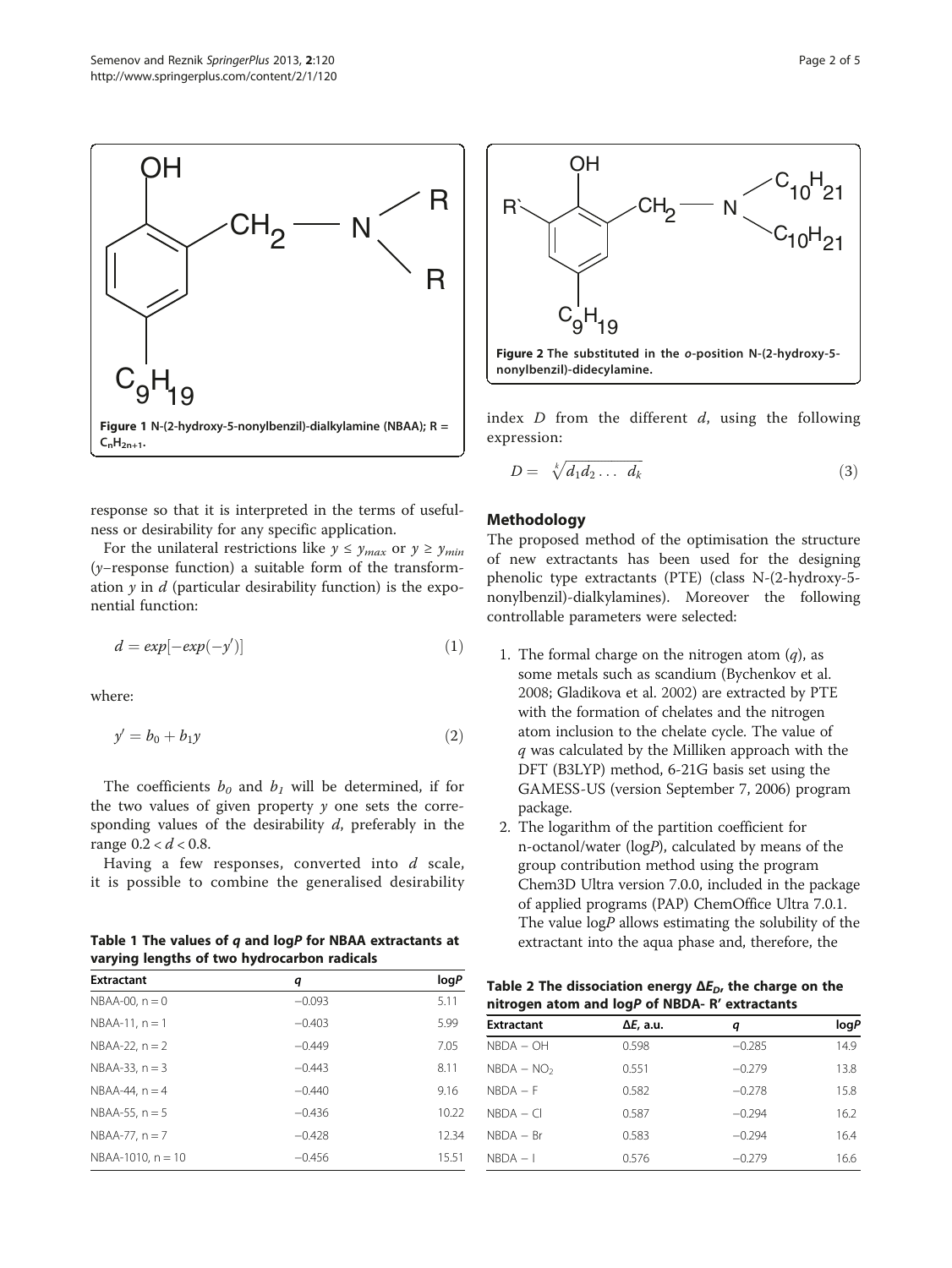<span id="page-2-0"></span>Table 3 The values of o-substituted phenols MPC

| Substitutes in ortho-position to<br>phenolic group | $MPC_w$ (in aqua phase),<br>mg/m <sup>3</sup> |  |  |
|----------------------------------------------------|-----------------------------------------------|--|--|
| without R' (Chernyshev et al. 2005)                | 0.001                                         |  |  |
| -CI (Chernyshev et al. 1999)                       | 0.0001                                        |  |  |
| -NO <sub>2</sub> (Chernyshev et al. 2004)          | 0.06                                          |  |  |
| -OH (Chernyshev et al. 2004)                       | 01                                            |  |  |

possible losses of the extractant during the solvent extraction process.

- 3. The energy of dissociation of the phenolic group  $(\Delta E_d)$ , calculated by the DFT (B3LYP) method, 6-21G basis set using the GAMESS-US (version September 7, 2006) program package. According to (Gladikova et al. [2002](#page-4-0)), in the course of scandium solvent extraction by the N-(2-hydroxy-5 nonylbenzil)-β,β-dihydroxyethylamine (NBEA) extractant the optimum pH is 4.5. However, in industrial products containing scandium there is a large amount of iron (III) as a rule (Korshunov et al. [1987\)](#page-4-0), and during the precipitation of iron hydroxide large losses of scandium take place due to co precipitation. So, the problem of PTE designing, which extracts scandium at lower pH, arises. Therefore, the choice of given option is specified by the necessity of increasing the acidity of the phenolic group by introducing electronegative substituents in the ortho-position to it (Nesmeyanov & Nesmeyanov [1970\)](#page-4-0).
- 4. MPC of o-substituted phenols (Chernyshev et al. [1999;](#page-3-0) Chernyshev et al. [2004;](#page-3-0) Chernyshev et al. [2005\)](#page-4-0).

As an initial structure for further optimisation N-(2 hydroxy-5-nonylbenzil)-dialkylamine (NBAA) was selected (Figure [1\)](#page-1-0).

Earlier, the representatives of this class of extractants – NBEA and N-(2-hydroxy-5-nonylbenzil) β-hydroxyethylamine (NBEA-1), which are used in the synthetic rubber industry, were tested for scandium solvent extraction.

# Results and discussion

At the first stage of investigation with the purpose of extractant structure optimisation the length of hydrocarbon substituents R was varied at the nitrogen atom. The maximum length of the hydrocarbon radical was limited to ten carbon atoms in order to avoid the high viscosity of the extractant, the decrease of its capacity of extracted component and the increase of the steric hindrances of complexation (Rozen & Krupnov [1996](#page-4-0)). The results are shown in Table [1.](#page-1-0)

As can be seen in the Table [1,](#page-1-0) the hydrocarbon radical length increasing both the charge of the nitrogen atom (in absolute value) and the logarithm of the distribution of NBAA between the aqua and octanol rises. The increasing of the charge at the nitrogen atom leads to rise in extraction ability of this extractant, and an increase of logP shows a decrease of its solubility in aqueous phase. Obtained results are consistent with the data given in (Rozen & Krupnov [1996](#page-4-0)). Consequently, in the first stage of optimisation NBAA-1010 was the most effective extractant.

In the second stage of the structure optimisation of phenol type extractants by varying of the substituents in the ortho-position to the phenolic group o-substituted N-(2-hydroxy-5-nonylbenzil)-didecylamine was used as the original compound (Figure [2](#page-1-0)).

The acid dissociation constant of the phenolic group was evaluated by the o-substituted phenols dissociation energy, which was calculated by DFT (B3LYP) method, 6-21G basis set.

The calculated values of the dissociation energy  $\Delta E_D$ for NBDA-R', the charge on the nitrogen atom and the logarithm of the distribution coefficient between the aqua and octanol are shown in Table [2](#page-1-0). It is obvious that the charge on the nitrogen atom changes to a small extent probably due to the remoteness of the electronegative substituent relatively the nitrogen atom, and the

Table 4 The calculation of the generalised desirability function

| Substitutions in         | Particular desirability functions |              |                        | Generalised desirability functions |              |                          |
|--------------------------|-----------------------------------|--------------|------------------------|------------------------------------|--------------|--------------------------|
| o-position               | $d_1(q)$                          | $d_2$ (logP) | $d_3$ ( $\Delta E_D$ ) | $d_A(MPC_W)$                       | $D_3^{\ast}$ | ${\bm D}_4^{**}$         |
| Without the substituent  | 0.690                             | 0.689        | 0.400                  | 0.290                              | 0.579        | 0.476                    |
| $-NO2$                   | 0.430                             | 0.700        | 0.500                  | 0.500                              | 0.494        | 0.505                    |
| -F                       | 0.400                             | 0.726        | 0.560                  | $\sim$                             | 0.546        | $\overline{\phantom{a}}$ |
| $-C$                     | 0.700                             | 0.771        | 0.530                  | 0.250                              | 0.659        | 0.495                    |
| -Br                      | 0.690                             | 0.792        | 0.550                  | $\overline{\phantom{a}}$           | 0.669        | $\overline{\phantom{a}}$ |
| $\overline{\phantom{a}}$ | 0.410                             | 0.810        | 0.590                  | $\overline{\phantom{a}}$           | 0.581        | $\overline{\phantom{a}}$ |
| $-OH$                    | 0.530                             | 0.600        | 0.460                  | 0.650                              | 0.527        | 0.541                    |

\*  $D_3$  was calculated by the equation  $D_3 = \sqrt[3]{d_1 \times d_2 \times d_3}$ .

<sup>\*\*</sup> D<sub>4</sub> was calculated by the equation  $D_4 = \sqrt[4]{d_1 \times d_2 \times d_3 \times d_4}$ ,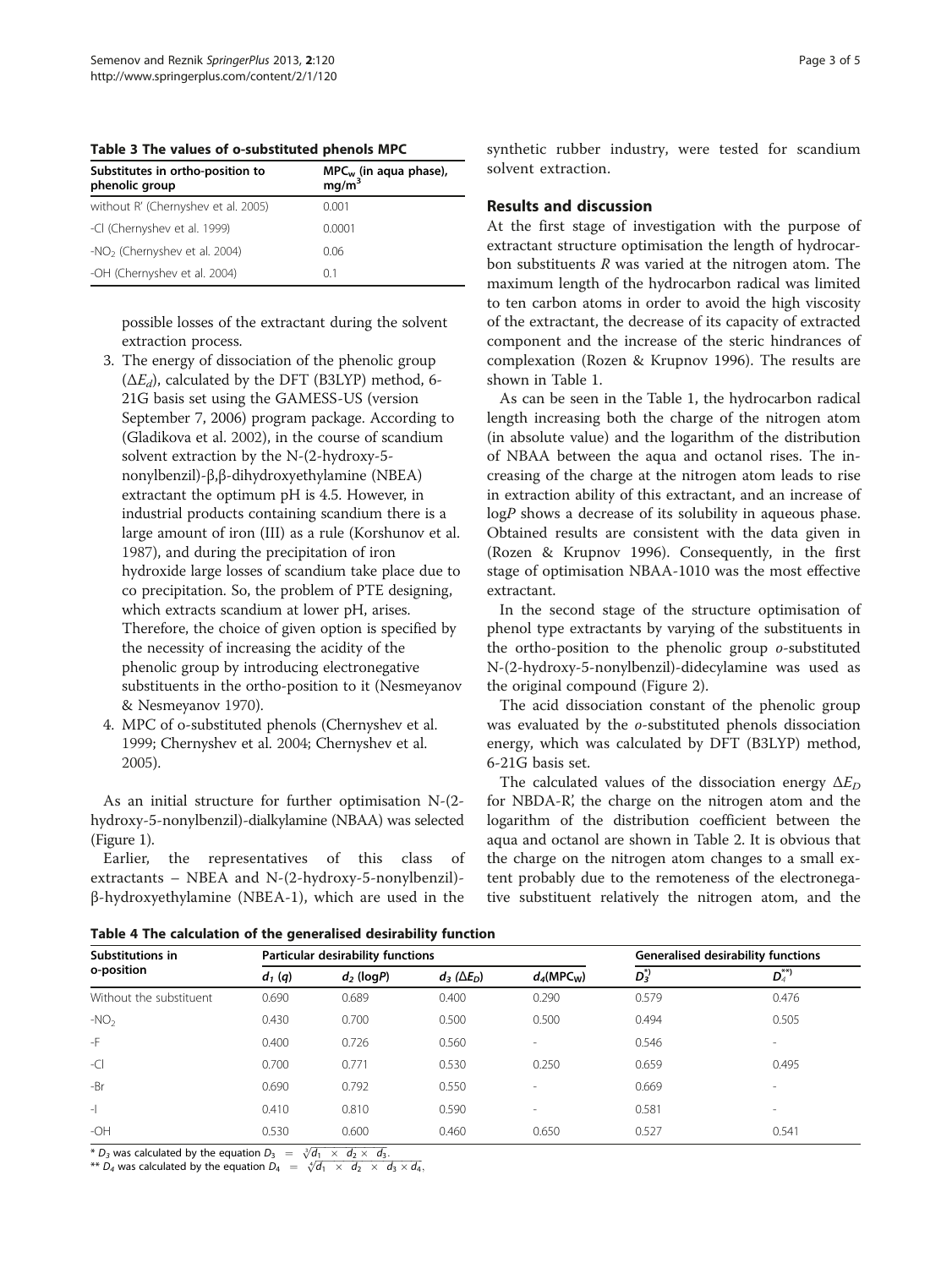

<span id="page-3-0"></span>

logarithm of the distribution index by the transition from the nitro-group to the iodide ion increases, which is consistent with the decrease of the hydrophilicity of these substituents.

An important indicator, determining the possibility of the extractant use in rare metal technology, is the maximum permissible concentration (MPC) of extractant in the aqueous phase. Considering the solubility of extractant in the aqueous phase and its losses in the formation of an emulsion, one should always take into account MPC of the extractant when selecting. During the study of literature only 4 MPC values were found, namely: for phenol, o-chlorophenol, o-nitrophenol and o-hydroxyphenol (pyrocatechol) (Table [3](#page-2-0)).

In solving the PTE optimisation problem as responses one used:  $y_1 = q$  – the charge on the nitrogen atom,  $y_2 = \log P$  – logarithm of the PTE distribution index between water and octanol;  $y_3 = \Delta E_D$  – the energy of the phenol group PTE dissociation, a.u.;  $y_4 = \text{MPC}_w$  - the maximum permissible concentration in water, mg/m<sup>3</sup>; D- the generalised desirability function.

For the comparative evaluation of the extractants effectiveness with various substituents in o-position to the phenolic group the generalised desirability function was determined by the formula:

$$
D_4 = \sqrt[4]{d_1 \times d_2 \times d_3 \times d_4}, \quad (4)
$$

where  $d_1$ ,  $d_2$ ,  $d_3$ ,  $d_4$  – particular desirability functions.

It is necessary to convert obtained PTE characteristics into dimensionless uniform scale  $y'$ , to construct particular desirability functions. The developed extractant is to meet the specified requirements by the four indicators. Based on these requirements the values  $y_1$ ,  $y_2$ ,  $y_3$ ,  $y_4$ , corresponding to two base benchmarks on the desirability scale, were selected.

The response  $y$  into the desirability function  $d$  was converted by the Equation (1). The results are given in Table [4.](#page-2-0)

Table [4](#page-2-0) shows that the extractant with bromine substituent in the o-position to the phenolic group has the maximum value of the desirability function by three criteria (the charge on the nitrogen atom, logarithm of the PTE distribution index between water and octanol; the energy of the phenolic group dissociation). N-(2,3 dihydroxy-5-nonylbenzil)-didecylamine is the most effective extractant by the four criteria (besides the three above mentioned, also the MPC value in the aqueous phase) (Figure 3).

# Conclusions

Eventually, as a result of the molecular design of the extractant there have been found the optimal structure, that is N-(2,3-hydroxy-5-nonylbenzil)-didecylamine, which meets to the maximum extent to the considered requirements to the industrial extractants. We plan to introduce the proposed extractant into the technology of scandium, rhenium, gallium, cobalt and other rare metals extraction after the synthesis and experimental verification.

### Nomenclature

| d    | Particular desirability function               |
|------|------------------------------------------------|
| D    | generalised desirability index                 |
| logP | the logarithm of the partition coefficient for |
|      | n-octanol/water                                |
| q    | formal charge on the nitrogen atom             |
| ν    | response function                              |

#### Competing interests

The authors declare that they have no competing interests.

#### Authors' contributions

SA conceived of the study, participated in its design and coordination, offered using the desirable function for the molecular design of phenolic type extractants, curried out all calculations, including quantum chemistry computations, and drafted the manuscript. AM proposed to use as controllable parameters the formal charge on the nitrogen atom, the logarithm of the partition coefficient for n-octanol/water, the energy of dissociation of the phenolic group, maximum permissible concentration of o-substituted phenols, participated in the design of the study. Both authors read and approved the final manuscript.

#### Received: 12 February 2013 Accepted: 15 March 2013 Published: 20 March 2013

#### References

Ahnazarova SL, Kafarov VV (1978) Optimisation of experiment in chemistry and chemical technology. Visshaya shkola, Moscow

- Bukin VI, Reznik AM, Semenov SA (1999) New solvent extraction methods in the technology of rare elements. In: Drobot DV (ed) Basic problems of Russian metallurgy on the threshold of XXI century, vol 3, Metallurgy of rare and dispersed elements. Russian Academy of Natural Sciences, Moscow, pp 116–154
- Bychenkov DV, Reznik AM, Semenov SA (2008) Scandium solvent extraction by N-(2-hydroxy-5-nonylbenzil)-β-hydroxyethylamine (NBEA-1) from chloride solutions. In: Medkov MA (ed) International sorption and solvent extraction symposium. Dalnauka, Vladivostok, pp 111–115
- Chernyshev AK, Lubys BA, Gusev VK, Kurlyandski BA, Egorov BF (1999) Indexes of dangerous substances and materials, vol 1. Gusev VK (ed). I.D.Sytin Foundation, Moscow
- Chernyshev AK, Lubys BA, Gusev VK, Kurlyandski BA, Egorov BF (2004) Indexes of dangerous substances and materials, vol 3. Gusev VK (ed). I.D.Sytin Foundation, Moscow